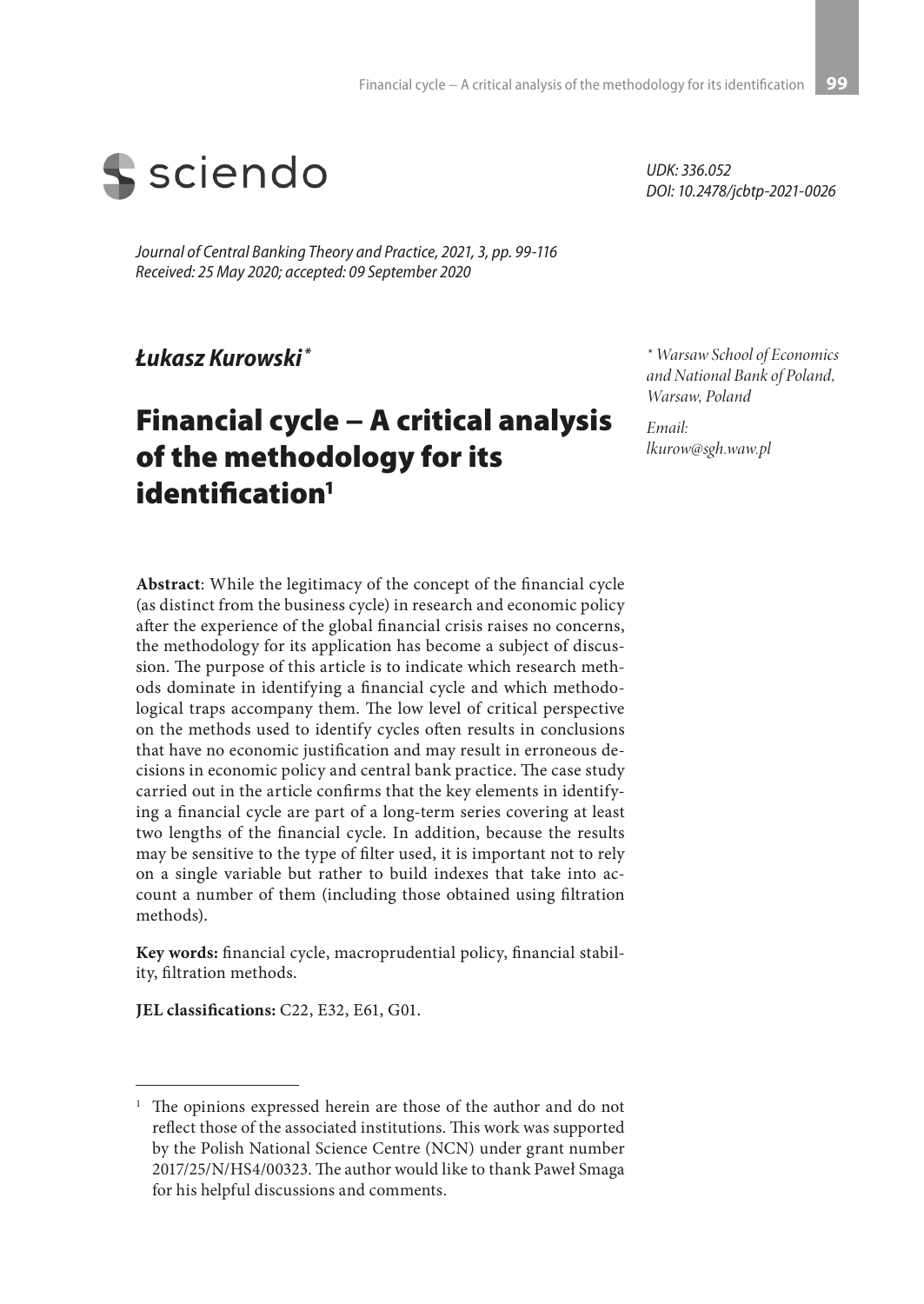### **1. Introduction**

The global financial crisis has highlighted a gap in the analysis of financial stability, in particular the analysis of the reasons for the emergence of crises and the possibility of predicting them. It has also become apparent that current economic policies (including monetary and microprudential policies) are not enough to ensure the stability of the financial system, which is why there is a need for macroprudential policy. The development of macroprudential policy instruments has become a main reason for ongoing analytical work on the concept of the financial cycle. Just as the business cycle is a determinant of monetary policy, the financial cycle has become one of the main determinants of macroprudential policy. The business cycle maps the situation in the real economy, while the financial cycle is a quantification of the cyclical dimension of systemic risk.

The concept of the financial cycle is present in several areas of the current literature. The first and most important of these is the determination of the level of financial imbalances (e.g. Borio, 2012 or Aikman, Lehnert, Liang, & Modugano, 2016). Another area is the synchronization between the financial cycles of different countries, or the synchronization between the financial and business cycle (e.g., Cleassens, Kose, & Terrones, 2011 or Kurowski and Rogowicz, 2018). This type of approach makes it possible to assess the links between the real and the financial economies from both the internal (in each country) and external (between countries) perspectives. In addition, identifying the degree of synchronization of financial cycles allows for the identification of the global (or European) financial cycle (e.g., Habibb and Vendetti, 2018). In addition to its value for research, the financial cycle is also a crucial factor in economic policy. In accordance with the recommendations of the Basel Committee on Banking Supervision, the financial cycle determines the level of the countercyclical capital buffer (BCBS, 2010). The high applicative value of the financial cycle in macroprudential policy makes the subject extremely important. Considering the recommendations presented later in this article regarding methods of measuring the financial cycle will help policymakers correctly identify the moment of activation of macroprudential instruments.

Compared to the business cycle, the degree of sophistication of analyses and methods required for the financial cycle identification is much lower. In addition, based on the often-incorrect methods of financial cycle determination, some researchers have drawn 'hard' conclusions for macroprudential policy and links between the financial sphere and the real sphere of the economy. In this article, I draw attention to the methodological traps accompanying the procedure for identifying the financial cycle and its synchronization with the business cycle or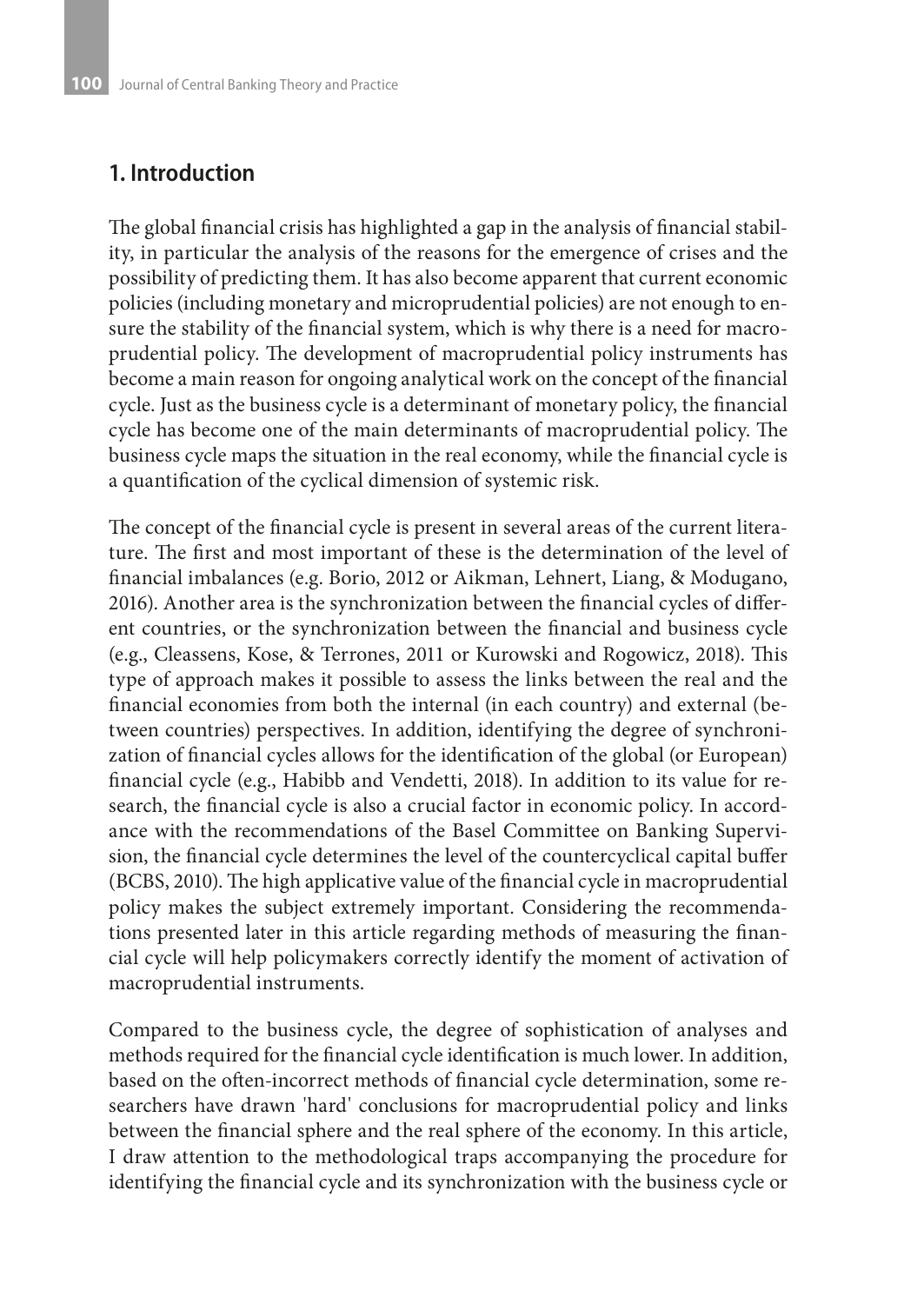other financial cycles. These traps relate to i) the length of a time series, ii) the filtering method used, and iii) the omission of important financial cycle features in research. In addition, we indicate ways to avoid making unwarranted assumptions that could ultimately result in erroneous analysis results.

The next part of the article reviews the literature on the most commonly used measures of the financial cycle and its areas of application. The third part shows how sensitive the patch of the financial cycle is depending on the method used in the research. Failure to take into account sensitivity to the financial cycle in the research method may significantly affect the reliability of the study and the interpretations of its results. The last part of the paper contains a summary of the most important findings from the analysis.

## **2. Literature review**

The main measure of the business cycle is the output gap (GDP gap), which is the difference between the actual output of the economy, (i.e., the quantity of goods it produced) and its potential output (i.e., the quantity of goods the economy is able to produce at full capacity). But there is no single universal measure for the financial cycle. In the literature, the following factors are used to identify the financial cycle: real estate prices (e.g., Geipele and Kauskale, 2013), stock prices (Punzi, 2016), debt service ratio (Drehmann, Juselius, Borio, & Disyatat, 2017) and lending (e.g. Skare and Porada -Rochoń, 2019). However, the most commonly used measure is the credit gap (e.g. Kurowski et al., 2019), which is the deviation of the current ratio of credit-to-GDP from its long-term trend. Therefore, the financial cycle is often referred to as the credit cycle. According to the research reported in Table 1, the credit gap is the measure with the best prognostic value for the financial crisis in early warning models. Thus, it is considered as the best measure of the financial cycle.

| Literature                           | Lending | Stock<br>prices | <b>DSR</b> | Real estate<br>prices |
|--------------------------------------|---------|-----------------|------------|-----------------------|
| Bańbuła and Pietrzak (2017)          |         |                 |            |                       |
| Alessi and Detken (2014)             |         |                 |            |                       |
| Drehmann and Juselius (2013)         |         |                 |            |                       |
| Demirguc-Kunt and Detragiache (2005) |         |                 |            |                       |
| Hutchison and McDill (1999)          |         |                 |            |                       |

| Table 1: Financial variables in early warning models |
|------------------------------------------------------|
|------------------------------------------------------|

Source: Author`s research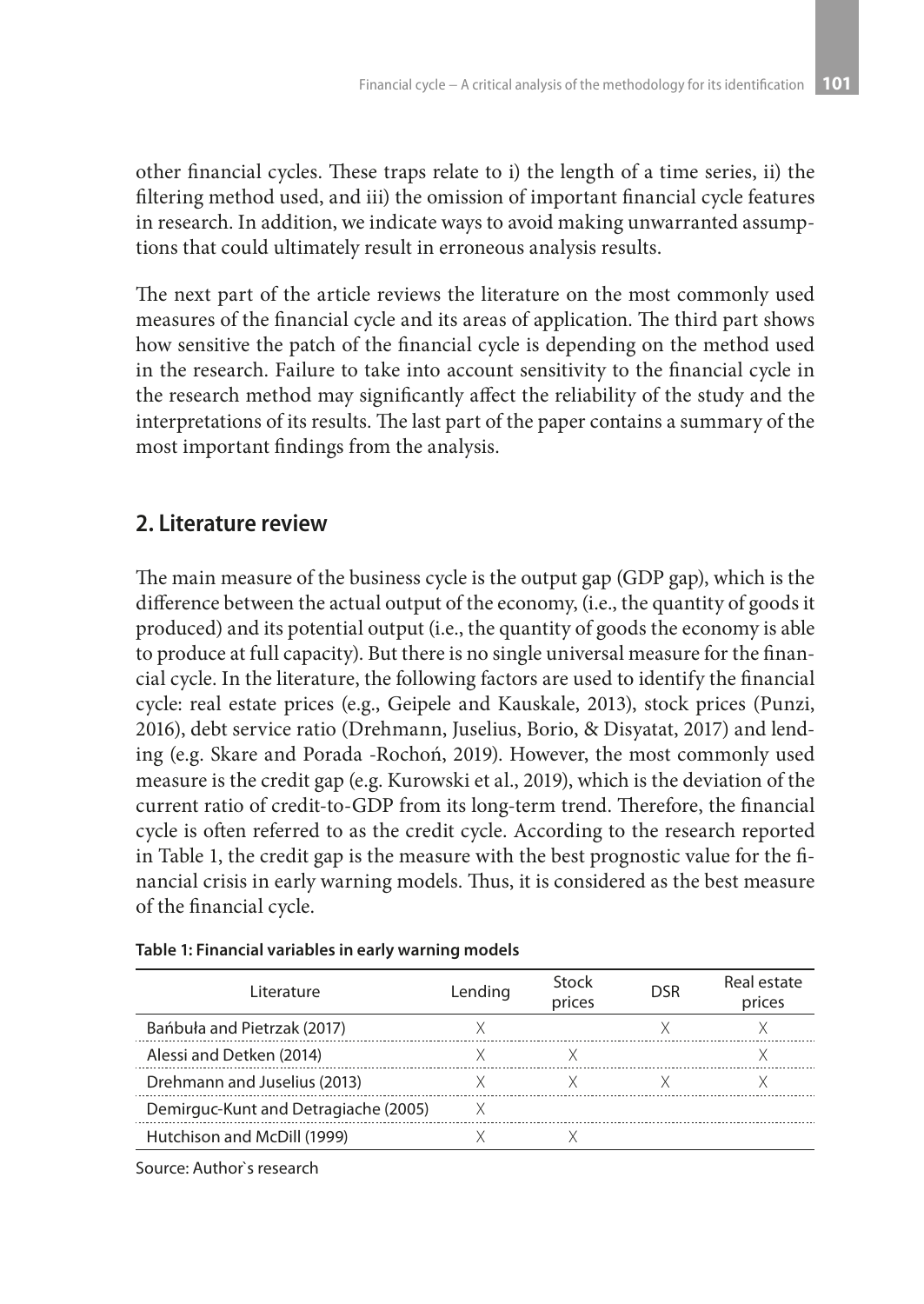In addition to its role in early warning models, the financial cycle concept is used to study the relationship between the real economy and the financial system. According to the research by Kurowski and Rogowicz (2018), the synchronization between financial and business cycles in any given country reached the lowest historical level following the global financial crisis. However, the influence of global factors on domestic financial cycles is growing. Scharnagl and Mandler (2016) came to similar conclusions and confirmed that the synchronization between the financial variables observed in a given country is lower than the synchronization of the same variables internationally. In turn, Kurowski and Smaga (2018) examined how changes in interest may affect the financial cycle. The main conclusion of their study is that monetary policy could have a significant procyclical effect on the financial cycle, especially in the expansive phase. Also noteworthy is that the nature of the interactions between business and financial cycles depend on the group of countries analysed. However, in most studies, the financial cycle has a greater impact on the business cycle (e.g. Kalemli-Ozcan, Papaioannou, & Peydr´o, 2009 or Akar, 2017). At the global level, the U.S. financial cycle has the greatest impact on the financial and business cycles of various countries (Kurowski and Rogowicz, 2018).

From the point of view of economic policy, the financial cycle is a determining factor in undertaking actions under macroprudential policy. One of the goals of macroprudential policy is to limit the procyclicality of the financial system, and thus the cyclical dimension of systemic risk. Indeed the financial cycle is the most common measure of the cyclical dimension of systemic risk. The countercyclical capital buffer (CCyB) is the main instrument of macroprudential policy for reducing cyclical imbalances in the financial system. According to the recommendations of the Basel Committee on Banking Supervision, the credit gap should be used to calibrate the level of CCyB (BCBS, 2010). Financial cycle measures are also useful for the sectoral usage of prudential instruments. For example, the activity on the real estate market can be determined by the deviation of current property prices from their long-term trend (Hartmann, 2015).

Various methods are used to identify the trend underlying the financial cycle. The most popular of these are time series filtering methods. The dominant filter in the application of these methods is the Hodrick-Prescott filter (Hodrick and Prescott, 1997), whose utility has been confirmed—see for example Drehmann and Yetman (2018) and Gonzalez, Lima, & Marinho (2015). The HP filter for the financial cycle is also recommended by the Basel Committee on Banking Supervision. This filter is not without its flaws and is often criticized in various studies on filtration methods (e.g. Hamilton, 2017). Therefore, other filters (e.g., Christiano-Fitzgerald or Hamilton filter) are used to identify the financial cycle.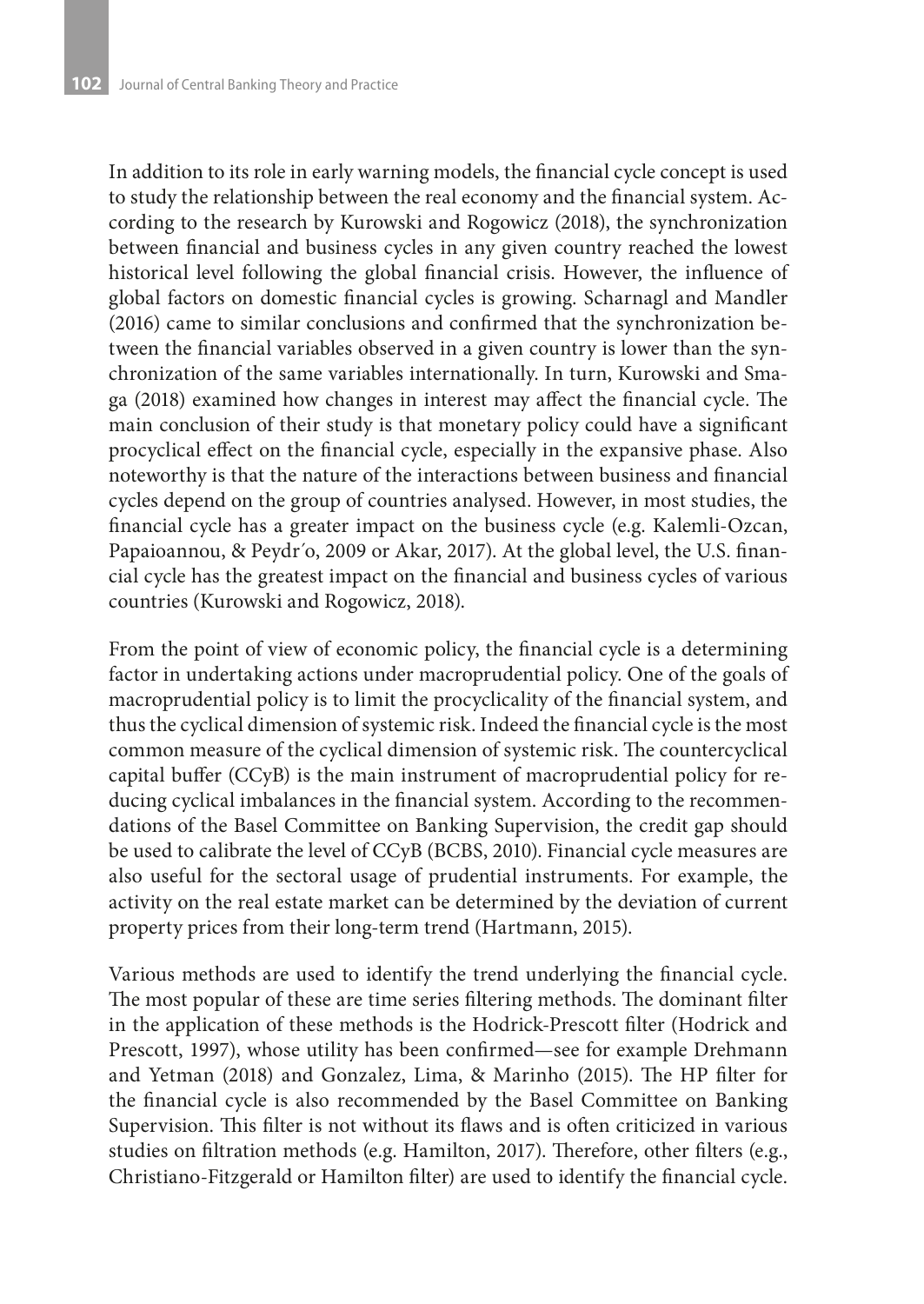In recent years, wavelet analysis (e.g., Scharnagl and Mandler, 2019) has become an increasingly popular but a demanding method. This method avoids making ex-ante assumptions about the minimum cycle length, which makes it superior to filtering methods.

### **3. Methodological traps in the financial cycle identification**

### **3.1. Financial cycle length and filtering methods**

The main difference between the business and financial cycles is the frequency of cyclical fluctuations. The business cycle reflects situations in the real economy; hence, its frequency is greater than that of the financial cycle, which covers the cyclical dimension of systemic risk and the associated financial crises. Financial cycles are longer, deeper, with much greater amplitude than business cycles, but have a lower frequency (Hiebert et al., 2014). Financial cycles are medium and long-term phenomena, whereas business cycles are short-term. Both the duration and amplitude of financial cycles have increased since the mid-1980s, and now the length of a financial cycle ranges from 8 to even 20 years. By contrast, the length of the business cycle ranges from 2 to 8 years (Borio, 2012). This difference determines the central, though often overlooked, methodological problem. While short time series may be enough to identify the business cycle, long time series are required to determine the financial cycle. Therefore, it is not possible to correctly map the cyclical dimension of changes in the property prices for some countries. The main reason is that short time series of property prices prevent the coverage of cyclical fluctuations in the financial system. In many cases, data on real estate prices have been available since the global financial crisis of 2008. Therefore, it is a mistake to rely on a short data series to determine the long-term cycle in this market. Chart 1 below presents the U.S. housing cycle. The same time series for each cycle was shortened by 10 years. The time series for cycle E starts from 2008. Data analysis was made using an HP filter with the smoothing parameter  $\lambda$  = 400,000 (as per BCBS recommendations for quarterly data).

According to Chart 1, the shorter the time series used to identify the cycle of the U.S. real estate market, the greater the difference between the actual course of this cycle (based on the nearly 50-year time series - cycle A), and the course of the cycle determined on the same but shortened time series (cycle D and E). Cycle B (beginning of the series from 1980Q1) and cycle C (beginning of the series from 1990Q1) are very similar to cycle A. However, in the case of cycle E (which starts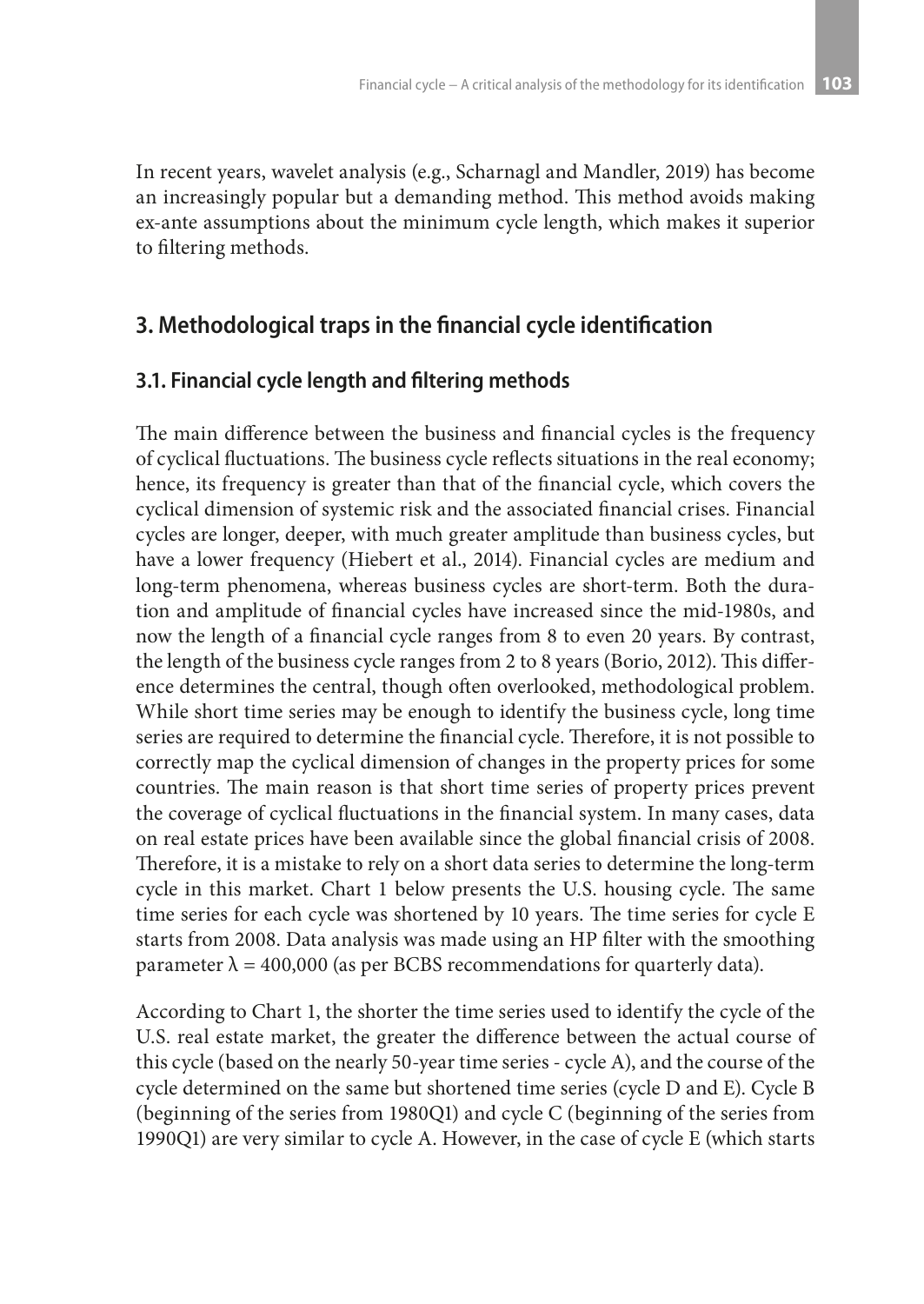from 2008Q1), the difference in the gap $^2$  level as compared to cycle A reaches as much as 10% in 2012. We see from the chart that in order to obtain the best mapping of the cycle, it is necessary to take into account time series covering at least two full lengths of the financial cycle, (i.e., from 16 years to 40 years) depending on the characteristics of the financial system of the analysed country. To confirm the above conclusions, credit cycles for the German economy as the largest European economy were identified in the same way (see the results in Annex 1). In this case, the differences are even more significant between the cycle based on the entire time series, (i.e. from 1960, and the series starting from 2000). This confirms earlier assumptions about the need to use series of length from at least 16 to 40 years.



**Chart 1: The cycle of the U.S. real estate market depending on the length of the series**

Note: the chart presents the real estate cycle gap, which is the deviation of the current value of the residential property index (RPI) from its long-term trend. We use quarterly data up to 2019Q2 for: cycle A - period from 1970Q1, cycle B - period from 1980Q1, cycle C - period from 1990Q1, cycle D - period from 2000Q1, and cycle E - period from 2008Q1.

Source: Author`s calculations

Chart 1 shows a cycle in which the trend was identified using an HP filter. In the next stage, the same cycle was analysed using a different type of filter (See

<sup>&</sup>lt;sup>2</sup> The gap is defined as the deviation of the current value of the property price index from its longterm trend.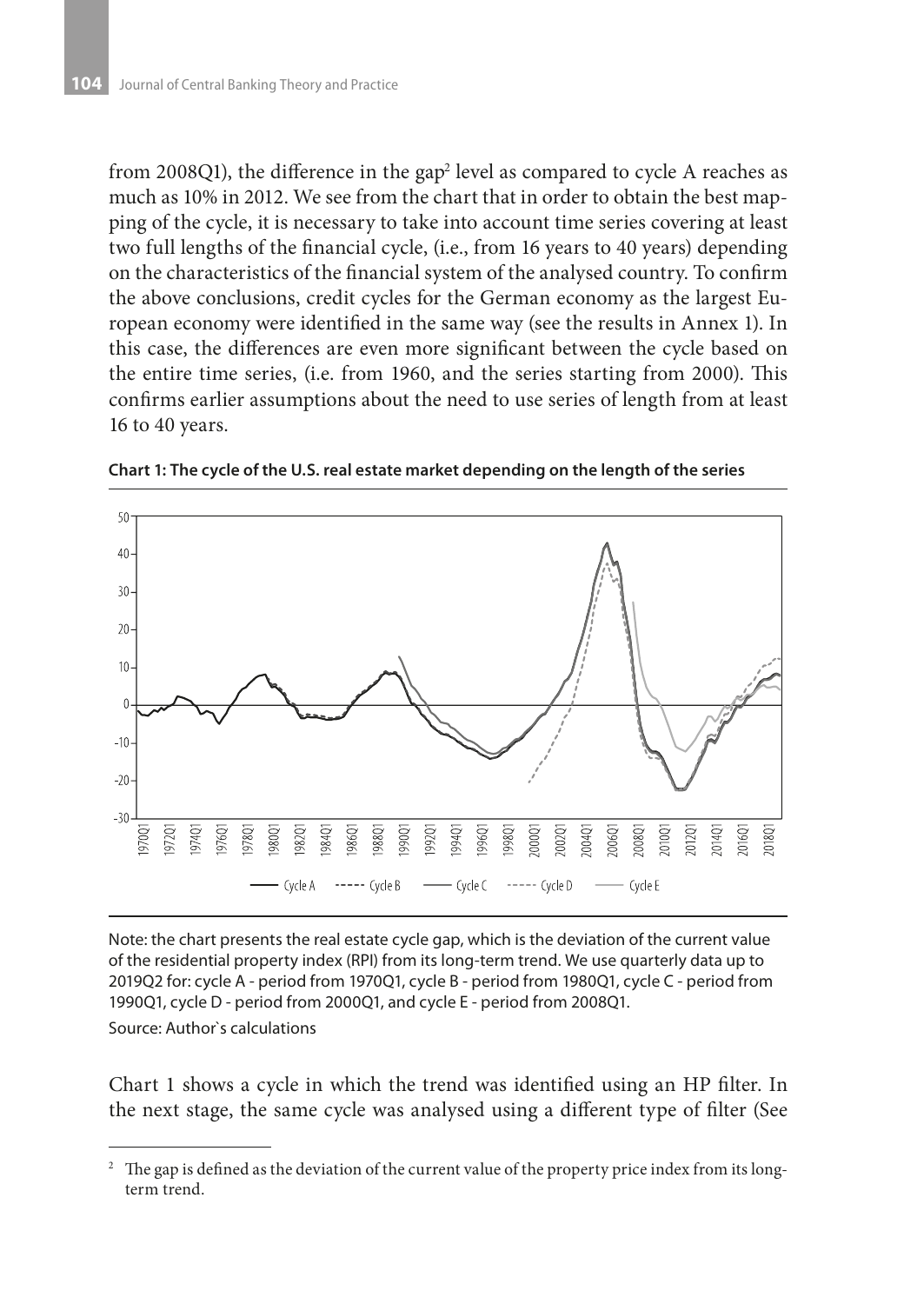Christiano-Fitzgerald, 1999), and assuming different lengths of time series. The results are shown in Chart 2.



**Chart 2: Cycle sensitivity of the U.S. real estate market depending on the type of filter used**

According to Chart 2, the conclusions that can be drawn for the U.S. housing cycle using both filters are similar. The cycles obtained with both the CF and the HP filters indicated the peak of the U.S. real estate market at the beginning of 2007 — although the size of the gap using the HP filter is 10% larger. The largest differences between the cycles determined using the two filters are observed mainly in the initial years for which the cycle is identified (see the period 2000Q1- 2002Q1 in Chart 2). Annex 2 shows similar calculations for the German credit cycle. The differences between the two cycles obtained in Annex 2 using different filters are much larger than the differences in the case of real estate cycles in the USA (Chart 2). At the same time, it is worth noting that the largest differences in the estimation of the cycle of the real estate market between the applied filters occur at the time of phase changes, (i.e. in the transition from the recovery phase to expansion) and from the expansion phase to the collapse phase. At the same time, these are key moments for changing the parameters of the macroprudential policy instruments.

Note: The CF filter cycle was determined assuming the length of the financial cycle in the range of 8 to 20 years (i.e., a length 4 times greater than fluctuations in the business cycle). Source: Author`s calculations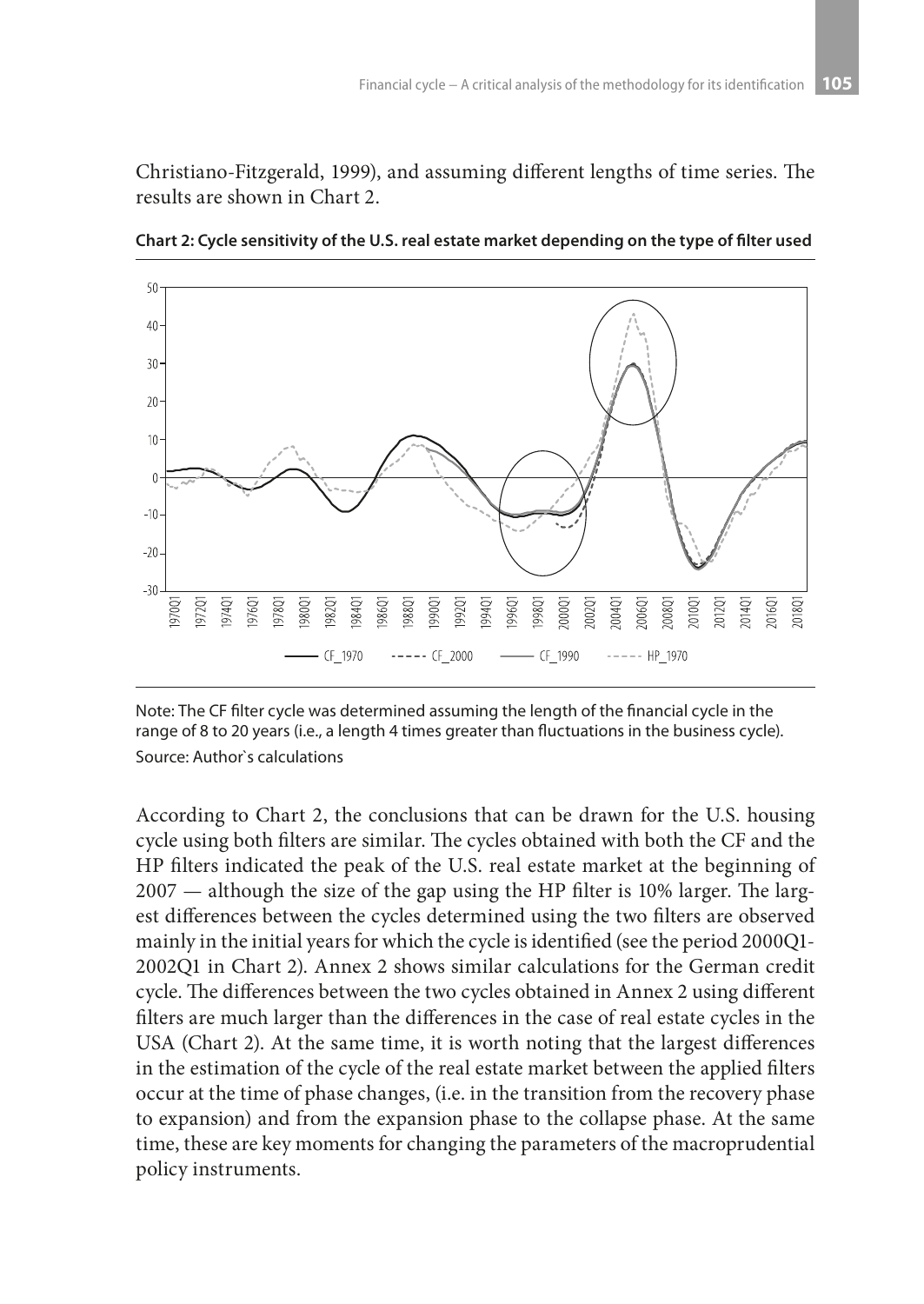Examples of cycles identification depending on the adopted assumptions have shown that in order to draw conclusions regarding the current situation in the financial cycle, it is necessary to use the long time series and assess how significantly the results differ depending on the filter used. The designated cycle should: a) allow for economic interpretation and b) be resistant to the type of filter used. Otherwise, the results obtained may have limited reliability. The mere fact of extending the time series can significantly improve the resistance of the results to the type of filter used. In some studies, such as Kovačić and Vilotić (2017), we can find, for example, that the path of Poland's business cycle calculated using filtration methods is very similar to Malta's business cycle and significantly different than Germany's business cycle. In this case, it can be pointed out that next to the method used to extrapolate the cycle, it is worth presenting the economic justification for the results obtained. If the economic justification is far from reality, one should consider whether the chosen research method is correct.

In addition, in studies using the concept of the financial cycle, the length of this cycle is assumed in advance by determining the appropriate value of the lambda parameter (for the HP filter) and by different intervals of cyclic fluctuations in the CF filter. However, the fact that the length of the financial cycle is not constant but changes over time is ignored. Moreover, the length of the financial cycle varies depending on the country analysed and the variable used (Schuler, Hiebert, & Peltonen, 2020). Therefore, if we want to apply specific assumptions in a given filter (lambda parameter in the HP filter and the range of cyclical fluctuations in the CF filter), we should first ascertain the length of the country-specific cycle. This means that each separate variable requires the use of different parameters in the filtration method.

A good way to get results that are not sensitive to filtration methods is to combine multiple variables into one index, such as the financial condition index (Iwanicz-Drozdowska, Bongini, Smaga, & Witkowski, 2018), the financial stability index (Manolescu and Manolescu, 2017) or the financial cycle index (Plasil, Seidler, Hlaváč, & Konečný, 2014). These indexes include several variables, which are often the standardized variables of many types of financial cycles (credit, real estate, or DSR ratio). Application of different filtration method for several variables in the indexes should not cause significant differences in the interpretation of the results. This confirms the legitimacy of replacing single variable filtration methods with indexes that aggregate many variables, including those obtained using series filtration methods.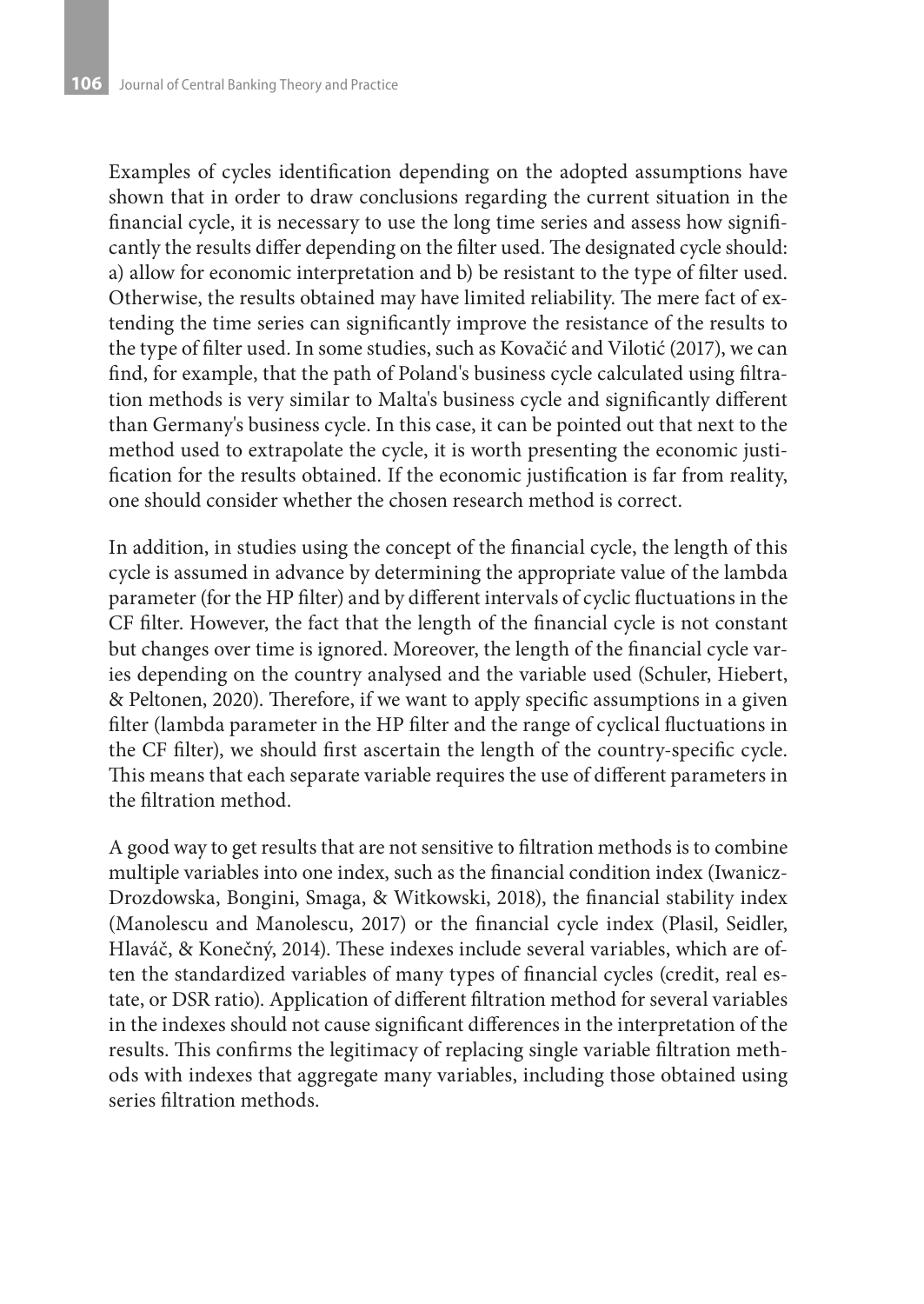#### **3.2. Financial cycles synchronizaion**

The concept of the financial cycle is used to study the synchronization of financial systems between individual countries or groups of countries. Just as in the case of the business cycle, the real convergence of economies is examined, (i.e. how highly business cycles are synchronized with each other). Therefore, it is also possible in the case of the financial cycle to examine how highly financial systems are synchronized between different countries (e.g., Claessens, Kose, & Terrones, 2012; Meller and Metiu, 2017; or Akar, 2017). As a measure of synchronisation, many studies use the concordance index (CI) proposed by Harding and Pagan (2002). CI compares the gap changes in one cycle to the gap changes in the second cycle as follows:

$$
CI = \frac{1}{T} \Big[ \sum_{t=1}^{T} C_t^{y} C_t^{x} + \sum_{t=1}^{T} (1 - C_t^{y}) (1 - C_t^{x}) \Big]
$$

where:

 $C_r^y$  and  $C_r^x$  are changes in the gap in cycle Y and in cycle X in period t, respectively.

This indicator, therefore, determines the share of observations in which the gap changes have the same sign. This is the dominant method of testing two-cycle synchronization (e.g., Claessens, Kose, & Terrones, 2012; Kovačić and Vilotić, 2017; Ioannou, 2018; or Oman, 2019). However, it should be noted that the CI indicator is based only on changes in the gap level. Another feature of cycles is omitted, which seems to be more crucial in the interpretation of the results, viz., the size of the gap. If the gap changes in the same direction, the CI indicator will indicate that the cycles are synchronized even if the gap is significantly negative in one cycle (e.g. -30%) and significantly positive in the other (e.g. + 30%) . This seems to be an incorrect indication, because both cycles characterize financial systems in two different situations (i.e., expansion and depression) and the inference that both financial systems are synchronized with each other is incorrect. Chart 3 below presents the Polish and German credit cycles (using the CF filter).

According to Chart 3, in 80% of observations, the change in the Polish credit cycle gap (this value is assumed by the CI ratio) has the same direction as the change in the German credit cycle gap. However, in 2009-2016 the gap levels have opposite signs. The gap in Germany's credit cycle is negative, while in Poland's credit cycle the gap is positive. Because changes in the gaps have the same direction during this period, the CI indicator treated the period 2009–2016 as years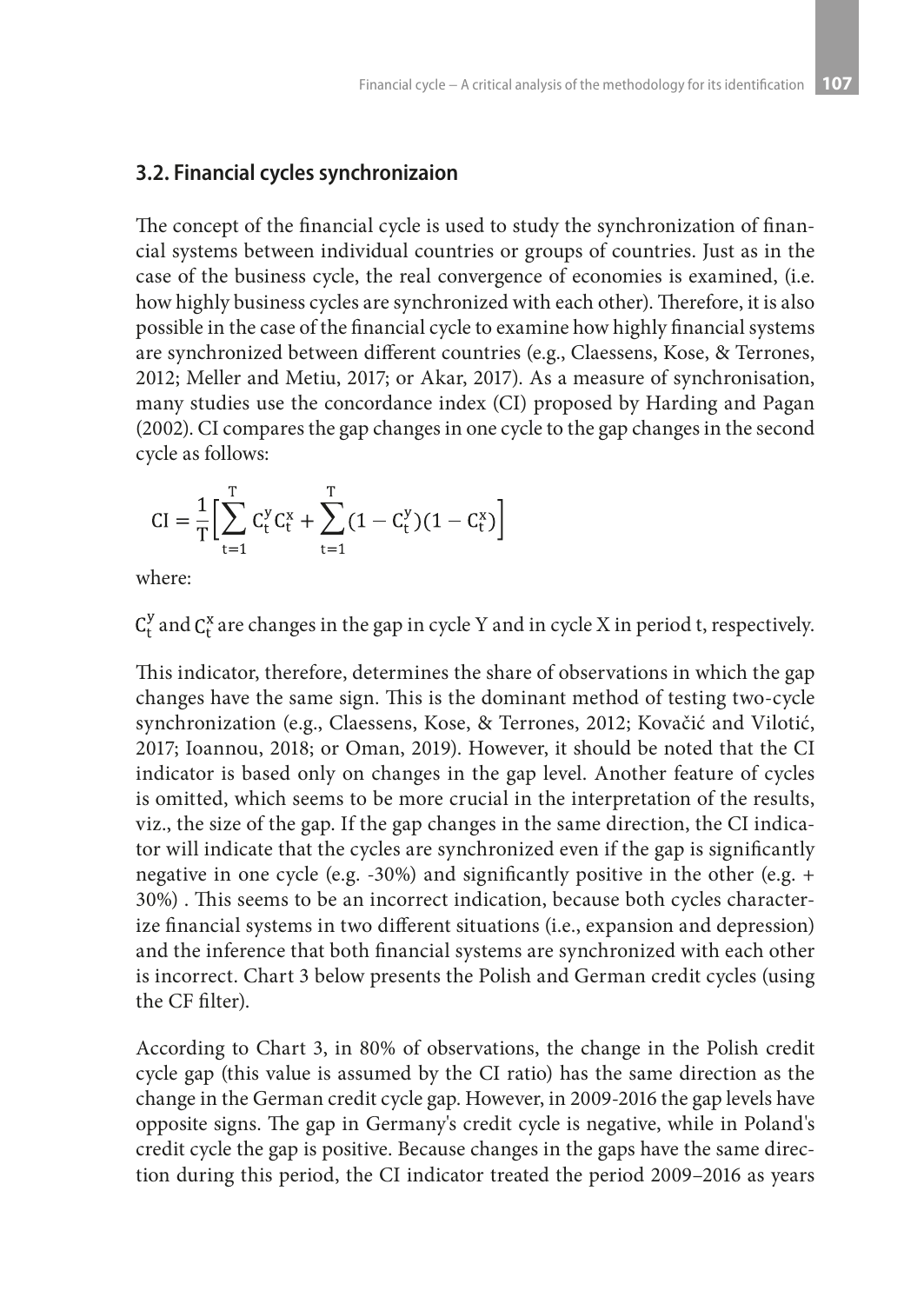

#### **Chart 3: The Polish credit cycle and the German credit cycle**

Note: The green fields mark the periods in which the cycles are synchronized as indicated by the CI indicator.

Source: Author`s calculations

of synchronization between both cycles. Therefore, the CI indicator is not an entirely good indicator because, as mentioned earlier, the gap levels in this period have opposite signs. To include both cycle features (gap level and its changes) in the cycle synchronization, Kurowski and Rogowicz (2018) proposed a measure called distance index (DI).

$$
DI = \frac{1}{T} \sum_{t=1}^{T} C_t^y C_t^x \sqrt{y_t^2 + x_t^2}
$$

where:

y and x are the gap sizes in the cycle y and the cycle x, respectively.

The DI indicator can be visualized by postponing the gap size on the OX axis and the gap change on the OY axis. The sum of the distance of the resulting points, considering the appropriate sign, is equal to the DI indicator. The authors of the study present a comparison of CI and DI values obtained for business and credit cycle synchronization in a sample of the 27 largest global economies. For their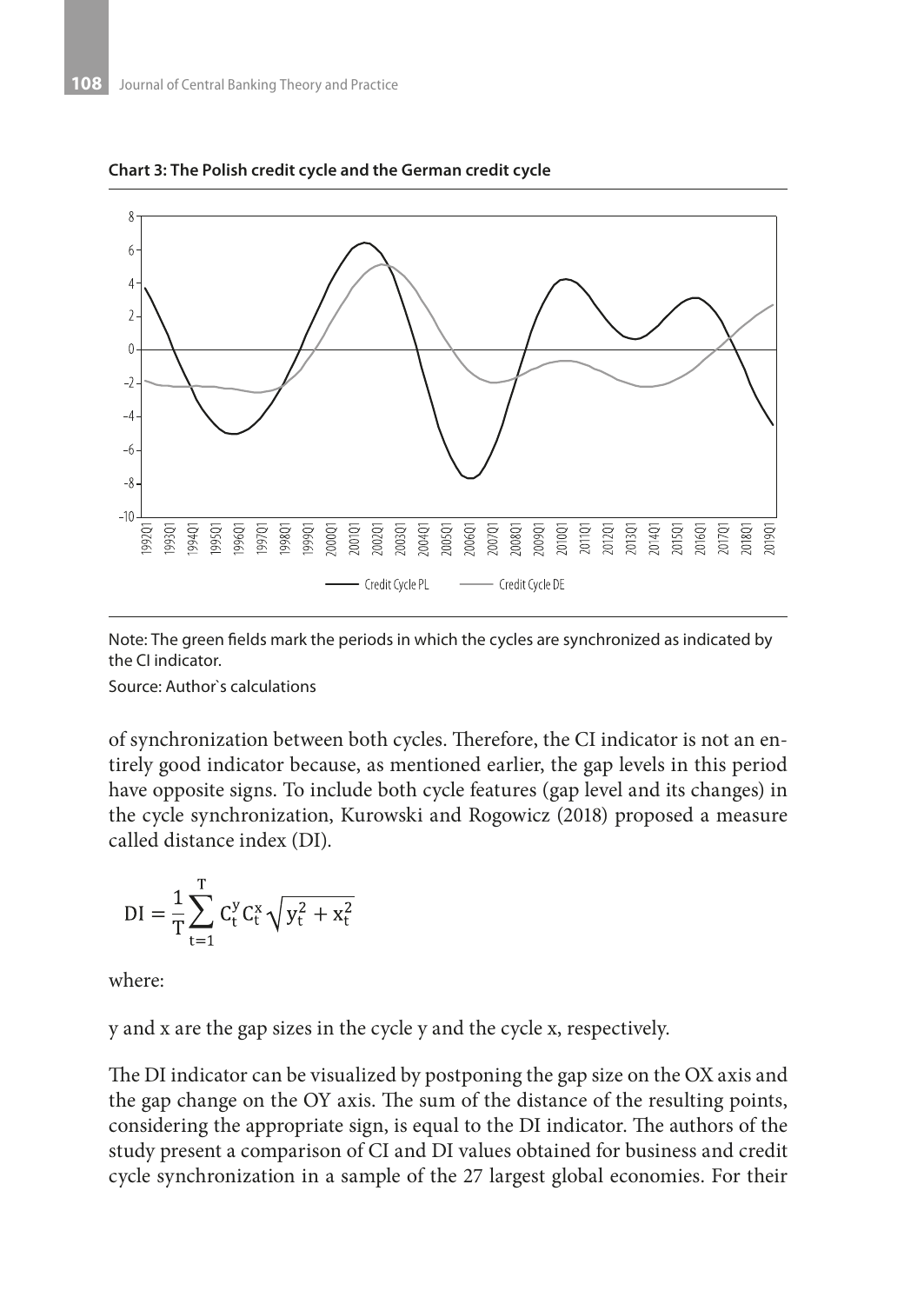study, both CI and DI showed that the average synchronization between the business and financial cycles is currently low when viewed historically.





Note: the black line represents the median of synchronization between cycles, while the grey field indicates the interquartile range. Calculations were made in a rolling window of 10 quarters.

Source: Kurowski, Rogowicz 2018.

### **3.3. Application of filtration methods in macroprudential policy**

Filtration methods are used to identify the credit cycle for the purpose of making decisions about setting a countercyclical capital buffer (CCyB). If the credit cycle gap were positive and exceeded 2%, then there would be a reason for setting a countercyclical capital buffer (BCBS, 2010). In this case, the question arises whether the relevant institutions (i.e., designated authorities) are deciding on the level of CCyB by relying on the size of the gap, the calculation of which may prove sensitive to the filtration method used, the length of time series and the different characteristics of financial systems in individual countries. Dobrzańska and Kurowski (2019) analysed the experiences in this area. They compared the size of the credit gap in each country with the announced or effective CCyB (Chart 5).

According to the analyses above, the credit gap is in practice only one of many indicators that is considered when making decisions about the level of CCyB. Many other indicators are considered, including the dynamics of lending, real estate prices and the global environment. A good example is Ireland, which as of February 1, 2019 announced CCyB at 1% even though the gap was significantly negative (-87%). The main premise for establishing CCyB in Ireland was the high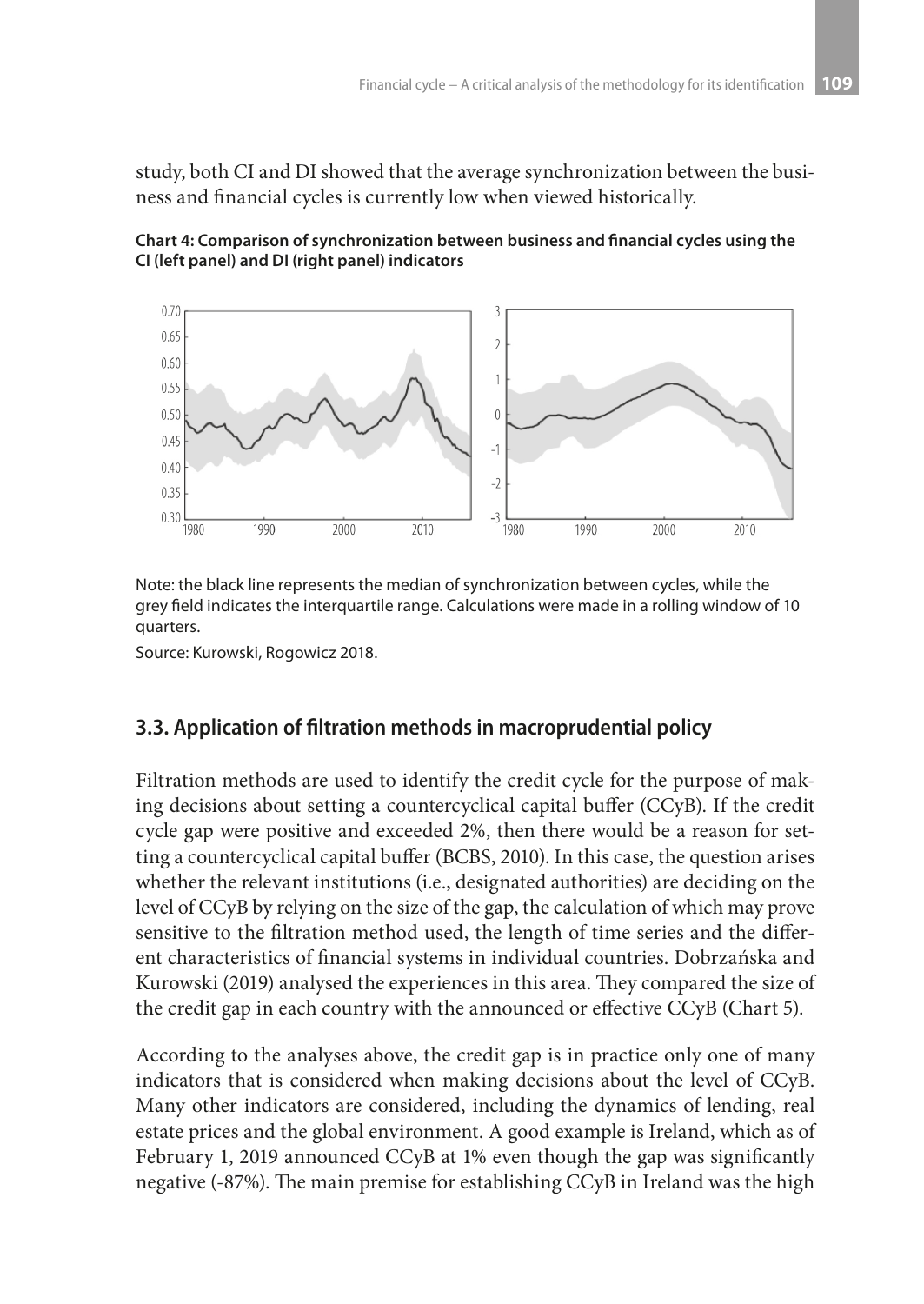levels of housing loans, consumer loans and loans granted to large enterprises (Dobrzańska and Kurowski, 2019).



**Chart 5: Gap size and CCyB level announced or effective as of February 1, 2019**

Source: Author`s calculations based on Dobrzańska and Kurowski (2019).

A summary of the most important methodological traps in identifying the financial cycle with the proposed solution to the problem is presented in Table 2.

| The level of analysis                                             | Methodological trap                                                                                        | Possible solution                                                                                                                                                                 |  |
|-------------------------------------------------------------------|------------------------------------------------------------------------------------------------------------|-----------------------------------------------------------------------------------------------------------------------------------------------------------------------------------|--|
|                                                                   | Sensitivity of results to the length of time series                                                        | Extending time series (at least two financial cycle lengths)                                                                                                                      |  |
| <b>Financial cycle</b><br>length and<br>filtration methods        | Sensitivity of results to the type of filter                                                               | Using not only one type of filter (robustness check using<br>other types of filters)                                                                                              |  |
|                                                                   |                                                                                                            | Construction of an index consisting of several variables in<br>place of one "filtered" variable                                                                                   |  |
|                                                                   | No economic interpretation of the results                                                                  | The use of other, more reliable research methods,<br>(e.g. wavelet analysis)                                                                                                      |  |
|                                                                   | Assumption of the same cycle length in<br>different countries                                              | Own or literature studies checking cycle length in different<br>countries (e.g., Schuler, Hiebert, & Peltonen, 2020)                                                              |  |
| Synchronization<br>between cycles                                 | Use of research methods that ignore important<br>cycle features (e.g., gap size)                           | Adopting various synchronization indicators based on<br>both the size of the gap and its changes, (e.g., distance<br>index) (Kurowski and Rogowicz, 2018)                         |  |
|                                                                   | Ignoring the fact that synchronization changes<br>over time                                                | Checking (e.g., in a rolling window) changes in<br>synchronization.                                                                                                               |  |
| The use of the<br>financial cycle in<br>macroprudential<br>policy | Sensitivity of results to the filtering method<br>used and length of time series                           | Making decisions about the CCyB based on many variables<br>and other models (e.g., early warning models)                                                                          |  |
|                                                                   | The length of the financial cycle depends on<br>the characteristics of the country and varies<br>over time | Macroprudential authority has to constantly verify the<br>length of the financial cycle in order to calculate the current<br>gap level, which is the reference value for the CCyB |  |

| Table 2: Methodological traps in the financial cycle identification |  |
|---------------------------------------------------------------------|--|
|                                                                     |  |

Source: Own work.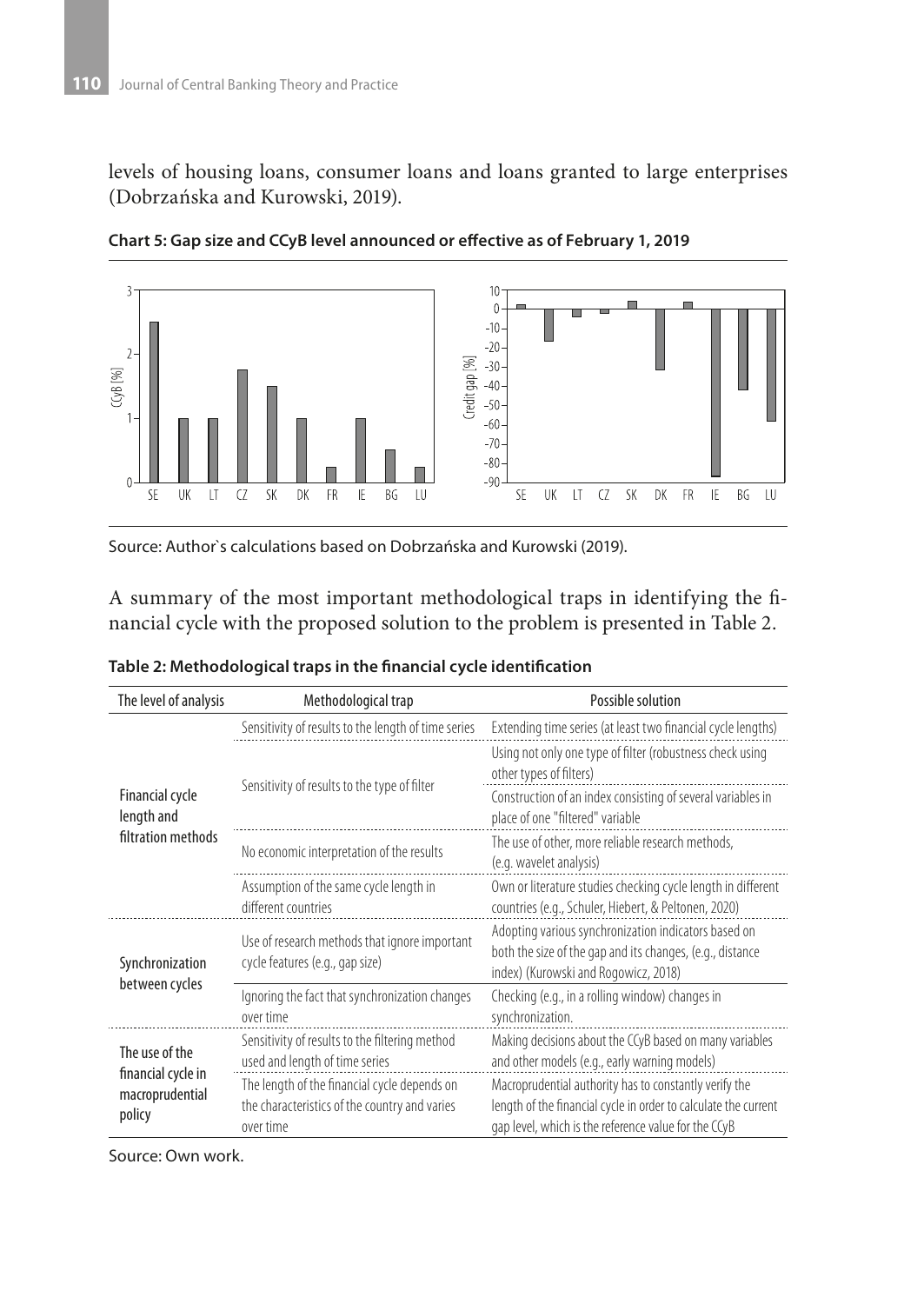### **Conclusions**

The 2008 global financial crisis has highlighted the legitimacy of macroprudential policy. For monetary policy, the fundamental factor is the condition of the real economy (reflected in the business cycle, among other things), while for macroprudential policy it is the level of financial imbalances which plays a prominent role. Along with the development of macroprudential policy instruments, there emerged the concept of a financial cycle, which is a determinant, for example, of the countercyclical capital buffer. In addition, the financial cycle has become one of the more popular representations of the cyclical dimension of systemic risk, which is a central element in early warning models for financial crises.

Because the concept of the financial cycle is an important factor in decisions about macroprudential policy, it is important to correctly designate it. The aim of this article was to draw attention to the most popular methodological traps related to the financial cycle. The case study shows how sensitive the path of the financial cycle is to the length of time series and the method used to filter the series. Unfortunately filtering methods still dominates in literature and policy practice. Based on the analysis presented here, the time series used to identify the financial cycle should cover at least two lengths of the cycle, (i.e. between 16 and 40 years) depending on the characteristics of the country. In addition, it may turn out during the analyses that the designated cycle is significantly sensitive to the type of filter used. That is why it is justified to build financial indices composed of several variables (often also transformed by means of series filtering methods) that can reduce the sensitivity of the results obtained to the type of filter used. The lack of a critical approach towards the methodology used to identify the cycle often results in conclusions that are not susceptible of a sound economic interpretation.

Although the Basel Committee on Banking Supervision affirms the legitimacy of making the time of setting a countercyclical capital buffer dependent on the size of the gap in the financial cycle (especially the credit cycle), the countries in which the buffer is positive did not rely only the size of the credit gap. Countries decided on buffer levels by taking into account a wide range of variables, (e.g. real estate prices or external risks). Due to the significant disadvantages of filtration methods, making economic decisions by relying only on the phase of a given financial cycle could lead to an incorrect identification of the moment of buffer application, which would result in limited CCyB countercyclical effectiveness.

There is a need to develop a method in the future for determining the cycle which is not based on time series filtration methods. It would be valuable to look at the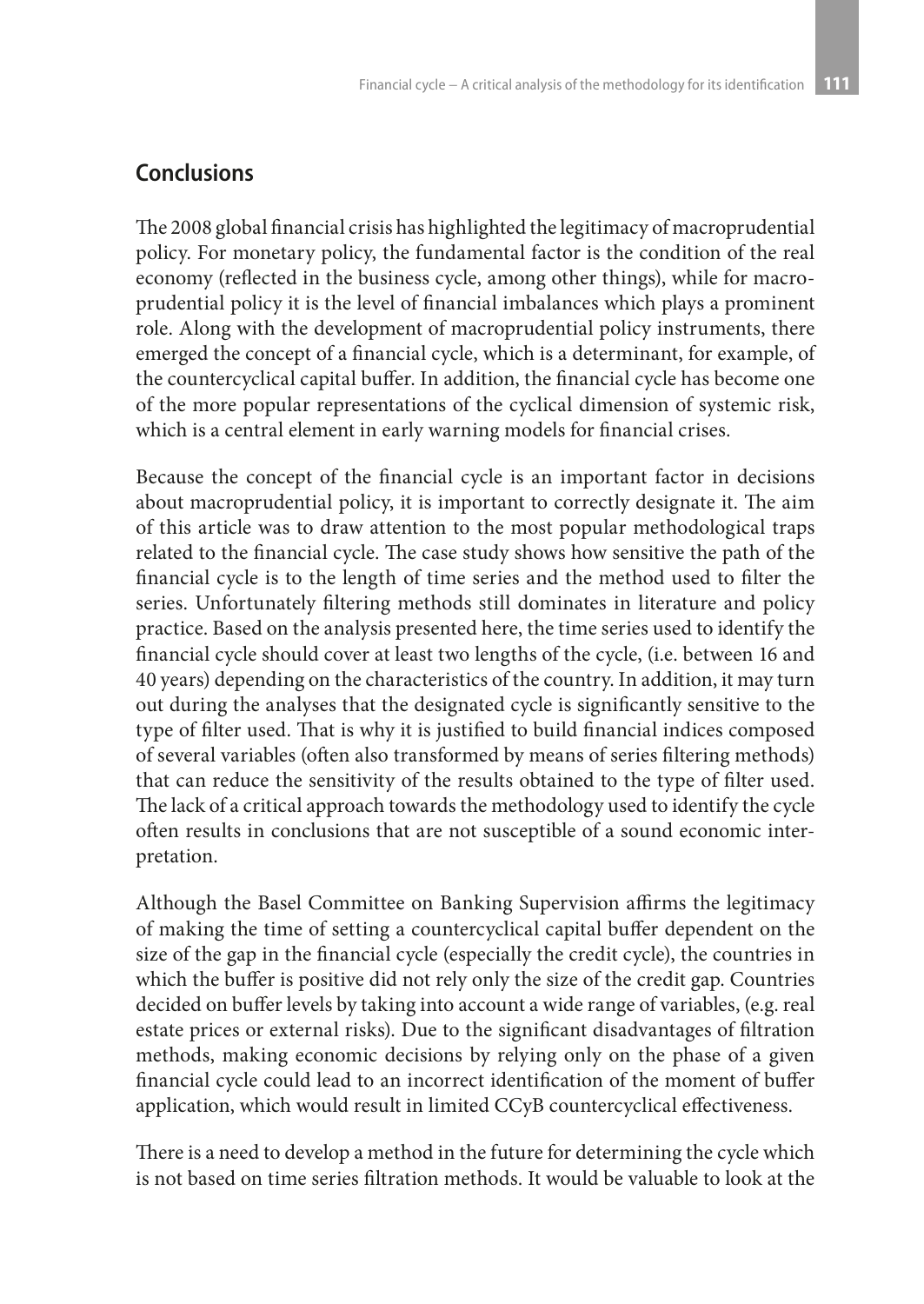level of equilibrium (i.e. trend) in the financial cycle from the point of view of the entire financial system as opposed to just one variable, and this would require the use of more advanced models.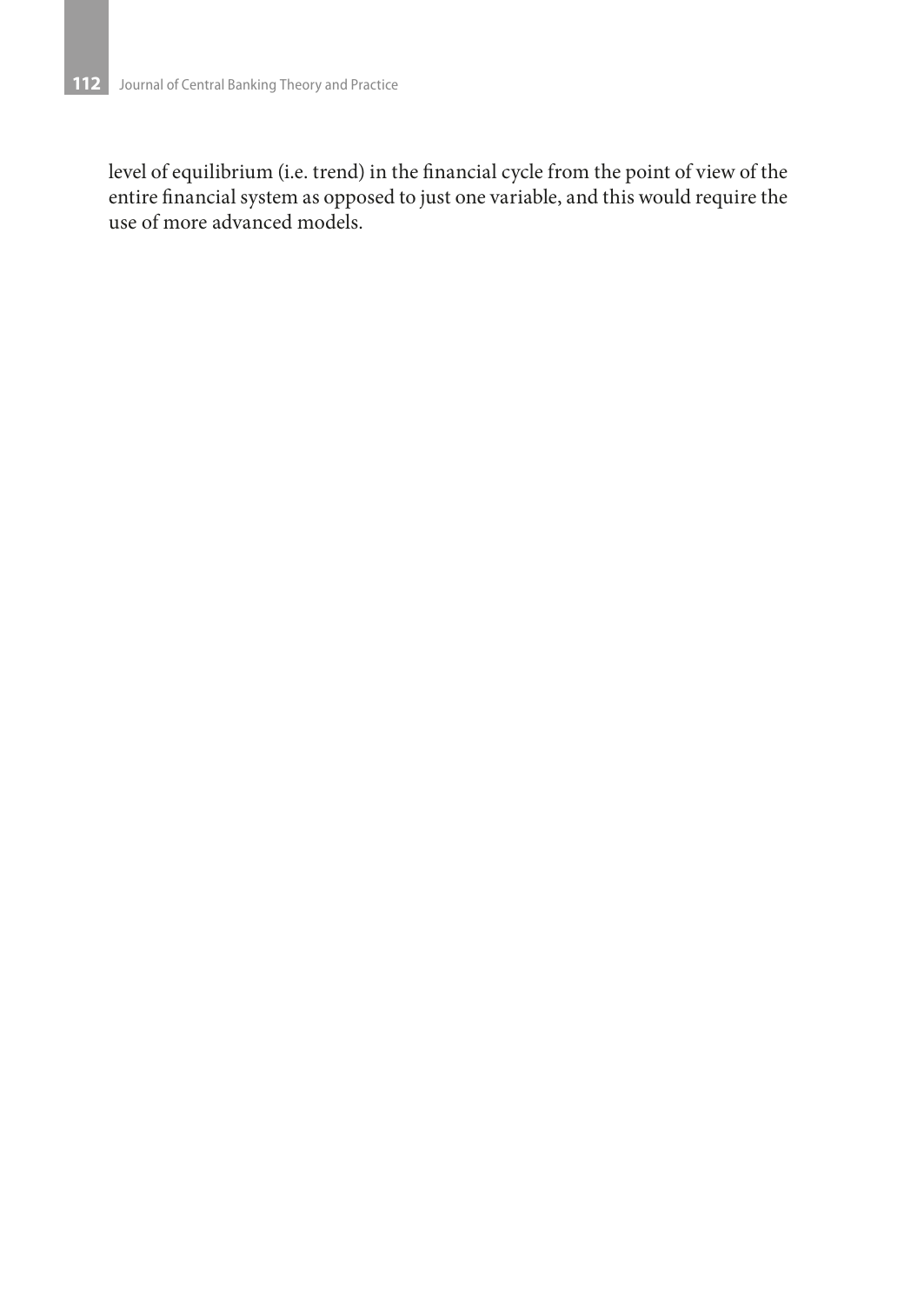### **References**

- 1. Aikman, D., Lehnert, A., Liang, N., Modugano, M. (2016). Financial Imbalances, Macroeconomic Vulnerabilities, and Monetary Policy. *Finance and Economics Discussion Series* 2016-055. Washington: Board of Governors of the Federal Reserve System.
- 2. Akar, C. (2017). Analyzing the Synchronization between the Financial and Business Cycles in Turkey. *Journal of Review on Global Economics*, 5, 2016.
- 3. Alessi, L., Detken, C. (2014). Identifying Excessive Credit Growth And Leverage. *EBC Working Paper Series*, 1723.
- 4. Bańbuła, P., Pietrzak, M. (2017). Early warning models of banking crises applicable to noncrisis countries. *NBP Working Paper*, 257.
- 5. BCBS (2010). Guidance for National Authorities Operating the Countercyclical Capital Buffer. Bank for International Settlements.
- 6. Borio, C. (2012). The financial cycle and macroeconomics: What have we learnt? *BIS Working Papers*, 395.
- 7. Christiano, L. J. and Fitzgerald, T. J. (1999). The Band Pass Filter. *NBER Working Paper*, W7257.
- 8. Claessens, S., Kose, M.A., Terrones, E.M. (2012). How do Business and Financial Cycles Interact? *Journal of International Economics*, 87(1), 178-190.
- 9. Demirguc-Kunt, A. and Detragiache, E. (2005). Cross-Country Empirical Studies of Systemic Bank Distress: A Survey. *IMF Working Paper*, WP/05/96.
- 10. Dobrzańska, A. and Kurowski, Ł. (2019). Countercyclical capital buffer as a macroprudential instrument. Experience gathered so far in the European Union. *Bezpieczny Bank,* 1(74), 8-42.
- 11. Drehmann M., Juselius M., Borio C., and Disyatat P. (2017), Monetary Policy, the Financial Cycle and Ultra-Low Interest Rates. International *Journal of Central Banking*, September Issues, 55-89.
- 12. Drehmann, M. and Juselius, M. (2013). Evaluating early warning indicators of banking crises: Satisfying policy requirements. *BIS Working Papers*, 421.
- 13. Drehmann, M. and Yetman, J. (2018). Why you should use the Hodrick-Prescott filter – at least to generate credit gaps. *BIS Working Papers*, 744.
- 14. Geipele, I. and Kauskale, L. (2013). The Influence of Real Estate Market Cycle on the Development in Latvia. *Procedia Engineering*, vol. 57, 327-333.
- 15. Gonzalez, R., Lima, J., and Marinho, L. (2015). Business and Financial Cycles: an estimation of cycles' length focusing on Macroprudential Policy. *Banco Central do Brasil Working Papers*, 385.
- 16. Habib, M. M. and Venditti, F. (2018). The global financial cycle: implications for the global economy and the euro area. *ECB Economic Bulletin*, 6/2018.
- 17. Hamiltom, J. (2017). Why You Should Never Use the Hodrick-Prescott Filter. *NBER Working Paper*, 23429.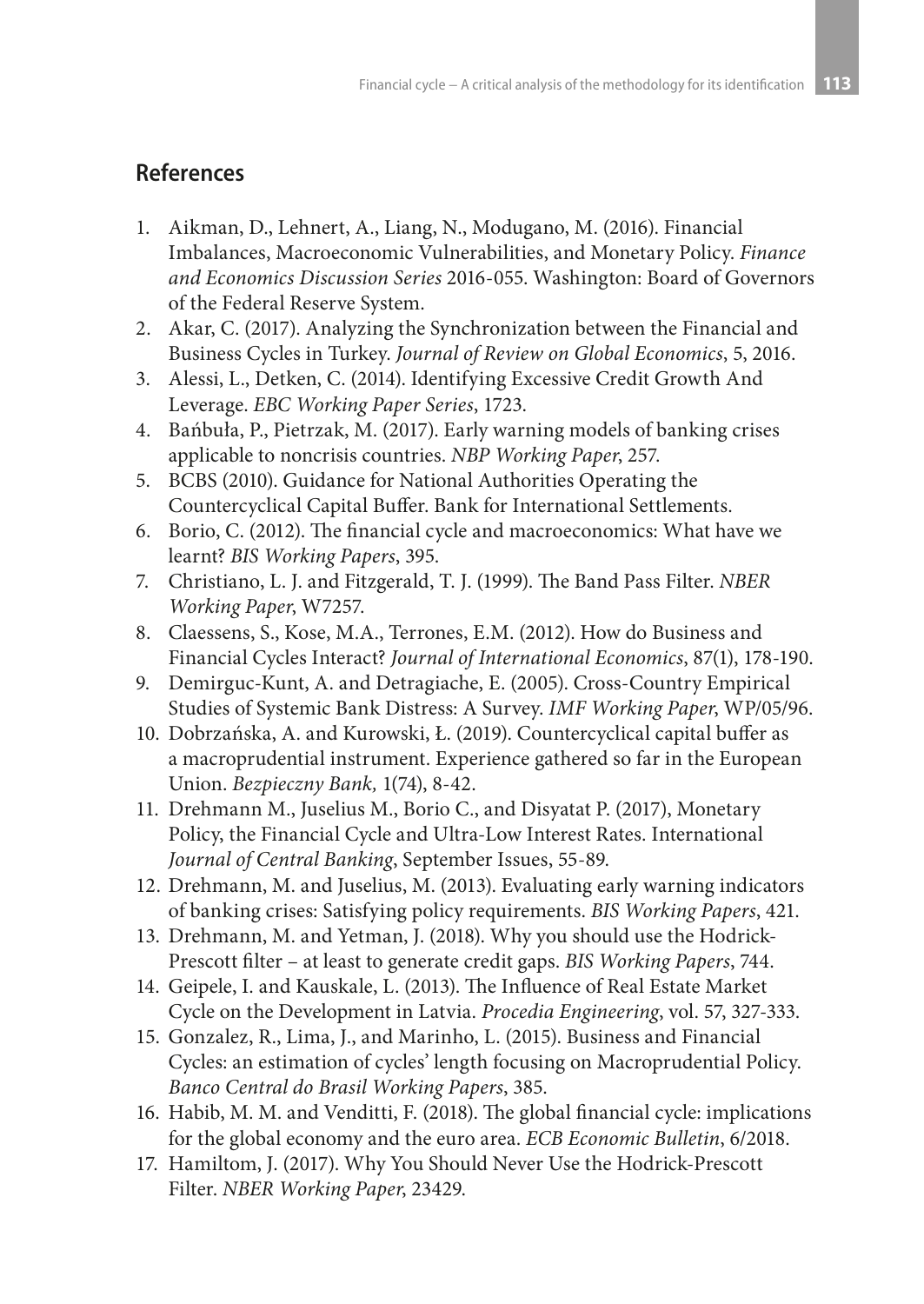- 18. Harding, D. and Pagan, A. (2002). Dissecting the cycle: a methodological investigation. *Journal of Monetary Economics*, 49(2), 365–381.
- 19. Hartmann, P. (2015). Real estate markets and macroprudential policy in Europe. *ECB Working Paper*, 1796.
- 20. Hiebert, P., Klaus, B., Peltonen, T., Schüler, Y.S., and Welz, P. (2014). Capturing the Financial Cycle in Euro Area Countries. European Central Bank, *Financial Stability Review* (November).
- 21. Hodrick, R. and Prescott, R. (1997). Postwar U.S. Business Cycles: An Empirical Investigation. *Journal of Money, Credit, and Banking*, 19(1), 1-16.
- 22. Hutchison, M. and McDill, K. (1999). Are All Banking Crises Alike? The Japanese Experience in International Comparison. *NBER Working Paper*, 7253
- 23. Ioannou, I. (2018). Housing Price, Credit, and Output Cycles: How Domestic and External Shocks Impact Lithuania's Credit. *IMF Working Paper*, WP/18/160.
- 24. Iwanicz-Drozdowska, M., Bongini, P., Smaga, P., and Witkowski, B. (2018). Foreign-Owned Banks: The Role of Ownership in Post-Communist European Countries. *Palgrave Macmillan*.
- 25. Kalemli-Ozcan, S., Papaioannou, E., and Peydr´o, J. L. (2009). Financial Integration and Business Cycle Synchronization. *NBER Working Paper*, 14887.
- 26. Kovačić, Z. and Vilotić, M. (2017). Assessing European business cycles synchronization. *MPRA Paper*, 79990.
- 27. Kurowski, Ł. and Rogowicz, K. (2018). Are business and credit cycles synchronised internally or externally? *Economic Modelling*, 74, 124-141.
- 28. Kurowski, Ł., Rogowicz, K., Smaga P. (2019). What would the economy with credit-enhanced interest rates look like? The case of Turkey. *Turkish Studies*, 2019.
- 29. Kurowski, Ł. and Smaga, P. (2018). Monetary policy and cyclical systemic risk - friends or foes? *Prague Economic Papers*, 5, 522-540.
- 30. Manolescu, C. and Manolescu, E. (2017). The financial stability index An insight into the financial and economic conditions of Romania. *Theoretical and Applied Economics*, vol. XXIV (2017), 4(613), 5-24.
- 31. Meller, B. and Metiu, N. (2017). The synchronization of credit cycles. *Journal of Banking and Finance*, 82, 98-111.
- 32. Oman, W. (2019). The Synchronization of Business Cycles and Financial Cycles in the Euro Area. *International Journal of Central Banking*, 15(1), 327-362.
- 33. Plašil, M., Seidler, J., Hlaváč, P., and Konečný, T. (2014). An indicator of the financial cycle in the Czech economy. Thematic article in the *Financial Stability Report* 2013/2014.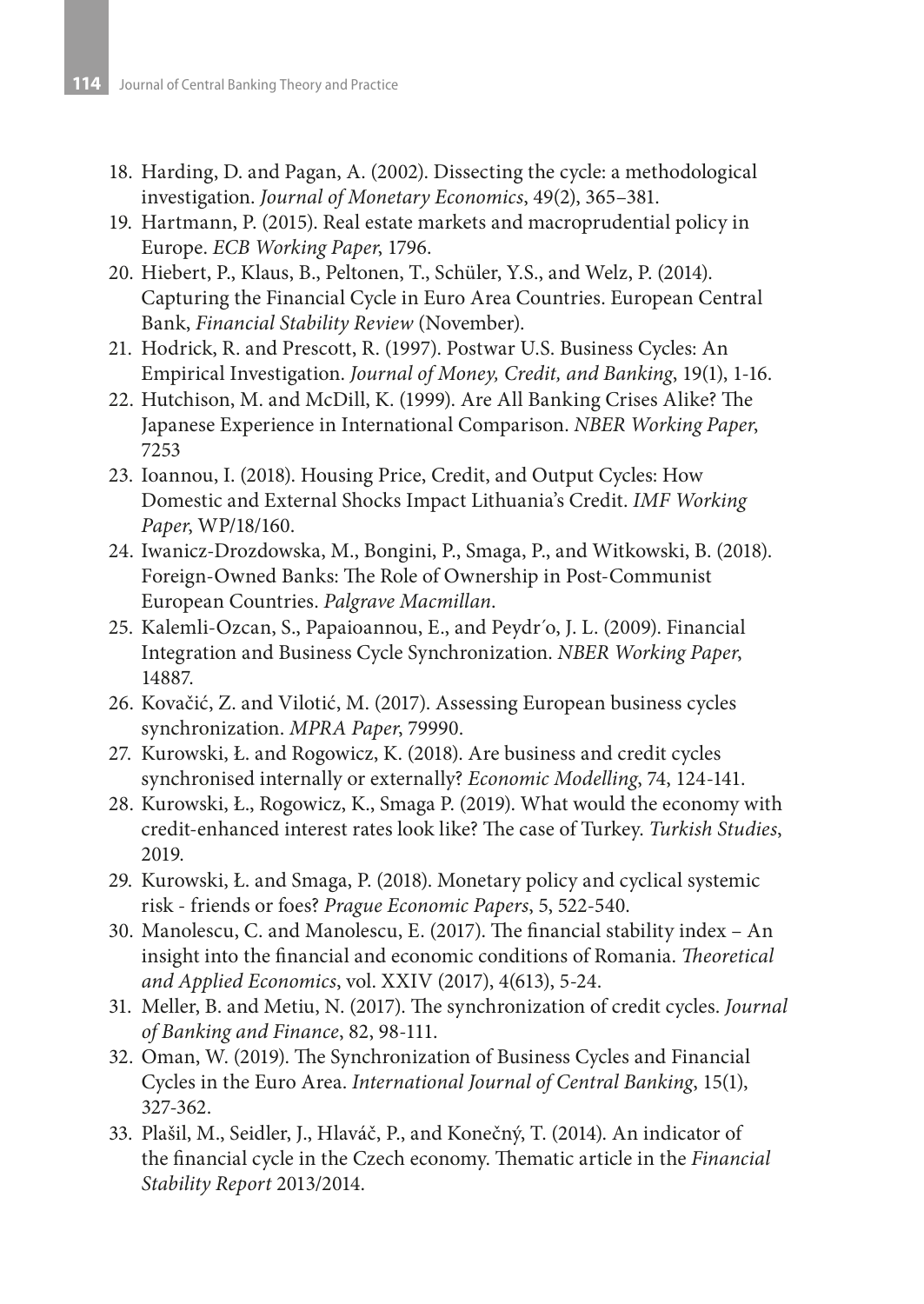- 34. Punzi, T. (2016). Financial cycles and co-movements between the real economy, finance and asset price dynamics in large-scale crises. *FinMaP-Working Paper*, 61.
- 35. Scharnagl M. and Mandler M. (2016). Financial Cycles in the Euro Area: A Wavelet Analysis. *Deutsche Bundesbank*.
- 36. Schüler, Y., Hiebert, P., and Peltonen, T. (2020). Financial cycles: Characterisation and real-time measurement. *Journal of International Money and Finance*, 100.
- 37. Skare, M. and Porada-Rochoń, M. (2019). Tracking financial cycles in ten transitional economies 2005–2018 using singular spectrum analysis (SSA) techniques. *Equilibrium. Quarterly Journal of Economics and Economic Policy*, 14(1), 7–29.